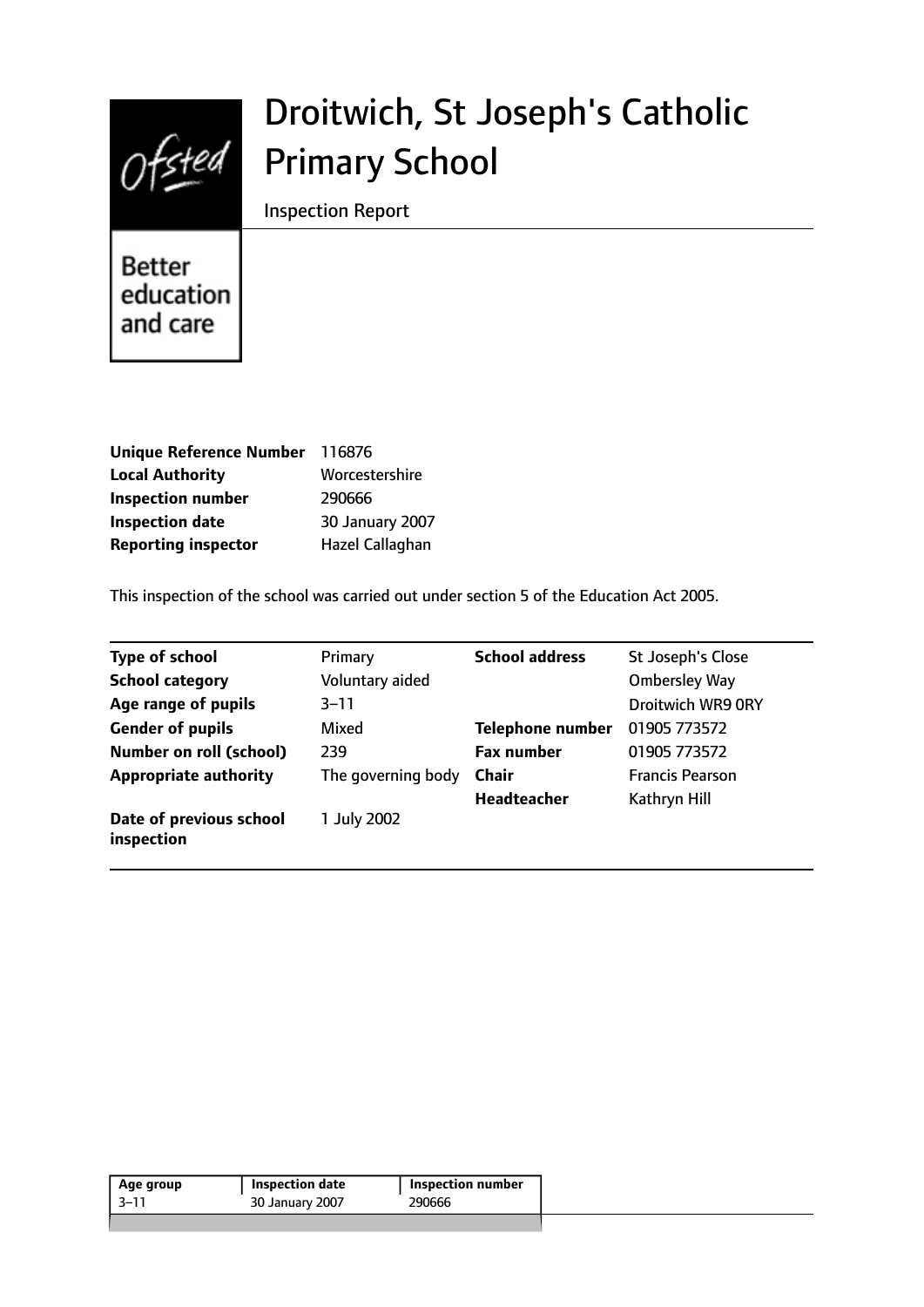© Crown copyright 2007

Website: www.ofsted.gov.uk

This document may be reproduced in whole or in part for non-commercial educational purposes, provided that the information quoted is reproduced without adaptation and the source and date of publication are stated.

Further copies of this report are obtainable from the school. Under the Education Act 2005, the school must provide a copy of this report free of charge to certain categories of people. A charge not exceeding the full cost of reproduction may be made for any other copies supplied.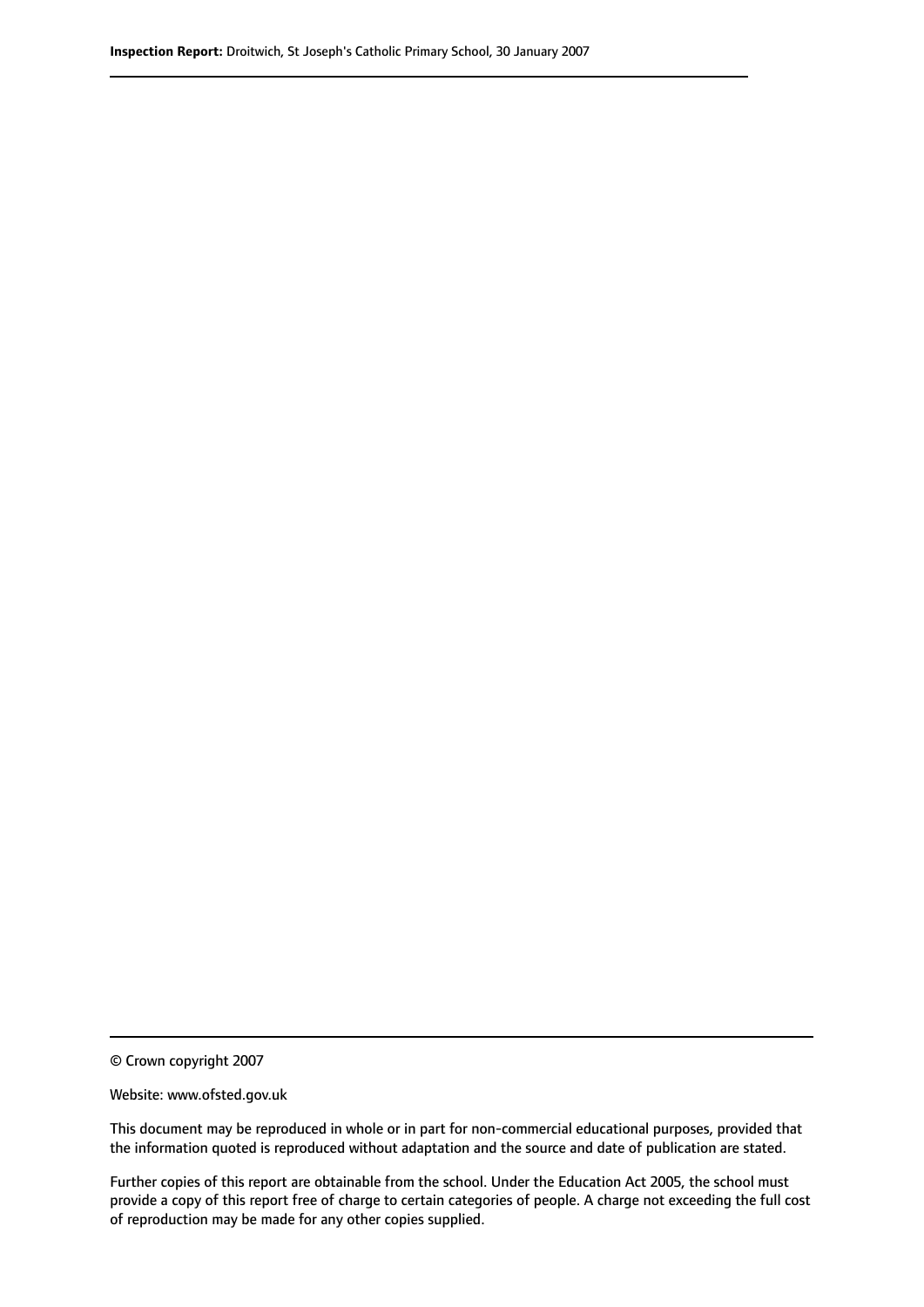# **Introduction**

The inspection was carried out by one Additional Inspector.

## **Description of the school**

St Joseph's Catholic Primary is an average-sized school that takes pupils from across the local parish. Most pupils are of White British heritage but there are also a number of pupils from other European countries and minority ethnic groups. The number of pupils who are in the early stages of learning English is increasing and is now above the national average. A smaller-than-average proportion of pupils has learning difficulties and disabilities but currently there is more than the national average proportion of children with statements of special educational need. Children start school with a wide range of abilities and many children have a greater number of skills and knowledge than is usual for their age. The school provides a breakfast club each morning and day care each afternoon for Nursery-aged children.

### **Key for inspection grades**

| Grade 1 | Outstanding  |
|---------|--------------|
| Grade 2 | Good         |
| Grade 3 | Satisfactory |
| Grade 4 | Inadequate   |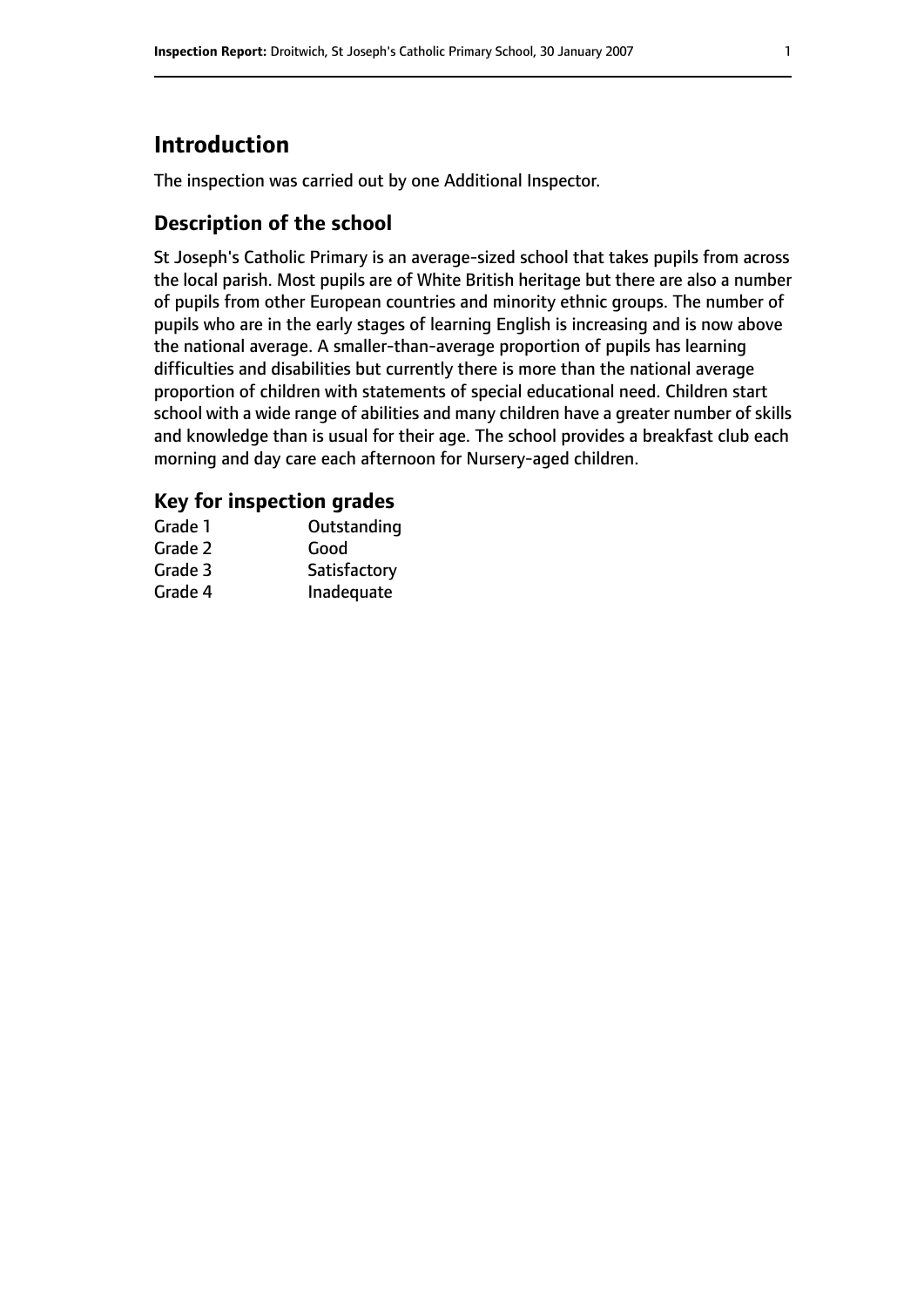## **Overall effectiveness of the school**

#### **Grade: 2**

St Joseph's School is constantly looking for ways to improve and is well on its way to excellence. It is a good school with many outstanding features. This is because the headteacher is a dynamic force in moving the school forward. Staff are well motivated and more than ready to take on new ideas. The strong Catholic ethos that pervades all sections of the school's work underpins the exemplary care, support and guidance provided for pupils and their outstanding personal development.

Standards at the end of Year 6 are high. The good teaching, which securely focuses on meeting the needs of each child, ensuresthat pupils of all abilities and ethnic groups achieve well. This good progress starts in the Nursery and Reception classes, especially in children's early language and communication skills, and continues through the school. An outstanding curriculum stimulates pupils' interest and enjoyment in learning. One boy expressed it well when he said, 'I like this school because there are always interesting things to do. Every day is different'. The variety of responsibilities, tasks and activities provided for pupils, especially those in Year 6, enables them to make an outstanding contribution to the school and to the wider community. Pupils respond very well to their activities, they want to do well, and they show very good collaborative skills and initiative. This, along with high academic standards, prepares them extremely well for the next stage of learning and for the world of work.

Leadership and management are good and there is a good track record of sustaining high standards and making improvements. The capacity for further improvement is good because the school has a good understanding of its strengths and successfully addresses its relative weaknesses. Standards in mathematics, for example, are now of the same high standard as in English. The school has no significant weaknesses; however, there are too many targets set in English and mathematics for the next stages of pupils' learning. These targets are reviewed each term but the checks to see if they are achieved are too infrequent to ensure pupils are fully engaged in their progress.

#### **What the school should do to improve further**

• Provide a more limited range of targets that identify clearly the pupils' next steps in English and mathematics and review them more frequently so a regular dialogue is maintained with pupils about how they can improve.

## **Achievement and standards**

#### **Grade: 2**

Pupils achieve well and overall standards at the end of Year 6 are high. Standards in English have been significantly higher than average for many years. Standards in mathematics dipped a little over a couple of years, but this year they are once again much higher than the national average.

Children's good progress starts in the Nursery and Reception classes. By the time they move into Year 1, many children have exceeded the expected standards for their age,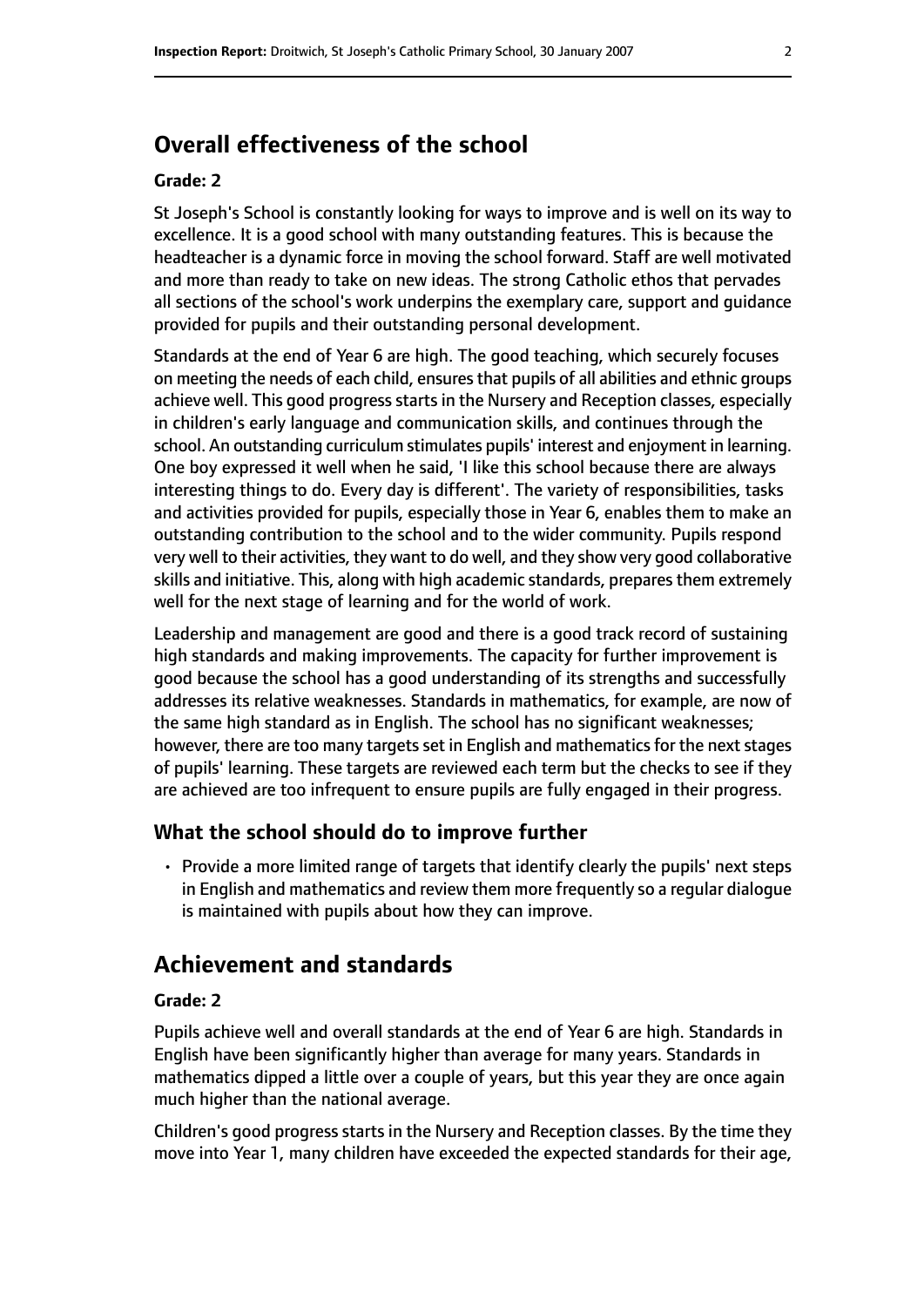particularly in the early stages of reading, writing and mathematics. Good progress continues in Key Stage 1 and by the end of Year 2, standards are above the national average. Pupils' skills have been successfully consolidated and they enjoy learning. An increasing number of pupils in the early stages of learning English are joining the school. They are well supported and progress well. Pupils of all abilities and ethnic groups achieve well. Their abilities and needs are identified correctly and positive strategies are used to move all pupils on in their learning. The higher-attaining pupils and those who are gifted or have special talents are given challenging activities that effectively extend their skills and knowledge. The number of pupils reaching the highest possible standards in Year 6 is consequently much higher than average.

## **Personal development and well-being**

#### **Grade: 1**

Pupils' personal development throughout the school is outstanding and this has a significant impact on their attitudes to life and to their work. Pupils' spiritual, moral, social and cultural development is excellent. Pupils are courteous and polite and have excellent relationships with each other and with the adults around them. They show care and consideration towards each other. They reflect on their own actions and discuss in a very adult way the actions of others. Behaviour is good and pupils have no concerns about bullying or racism. Pupils thoroughly enjoy school and most attend regularly. Pupils have a good understanding of how to stay healthy and safe and use their knowledge well to make positive decisions. Pupils make an outstanding contribution to their own school and to the wider community. Pupils of all ages enjoy taking responsibility and carry out tasks very reliably. They find a variety of ways to help others, including supporting local and worldwide charities. Pupils in Year 6 are very proud of their range of important responsibilities, for which they had to write an application. The 'Senators' in Year 6, for example, collect views about how the school can be improved and give an audiovisual presentation to the governors.

## **Quality of provision**

#### **Teaching and learning**

#### **Grade: 2**

Teaching and learning are good throughout the school. In the Foundation Stage adult-led activities are well planned and many opportunities to learn through their self-chosen activities promote children's good progress. Teachers in all classes have a clear view of what is to be learnt in the lesson and pupils are encouraged to consider what they need to do to make their work successful. Teachers accurately evaluate pupils' knowledge and understanding and give them tasks that build on what they already know and can do. Marking is good and helps pupils understand how to improve. Targets in English and mathematics also help pupils recognise the next stages in learning but there are often too many and too broad a range of targets to be as effective as possible. Pupils' progress in reaching the targets is reviewed successfully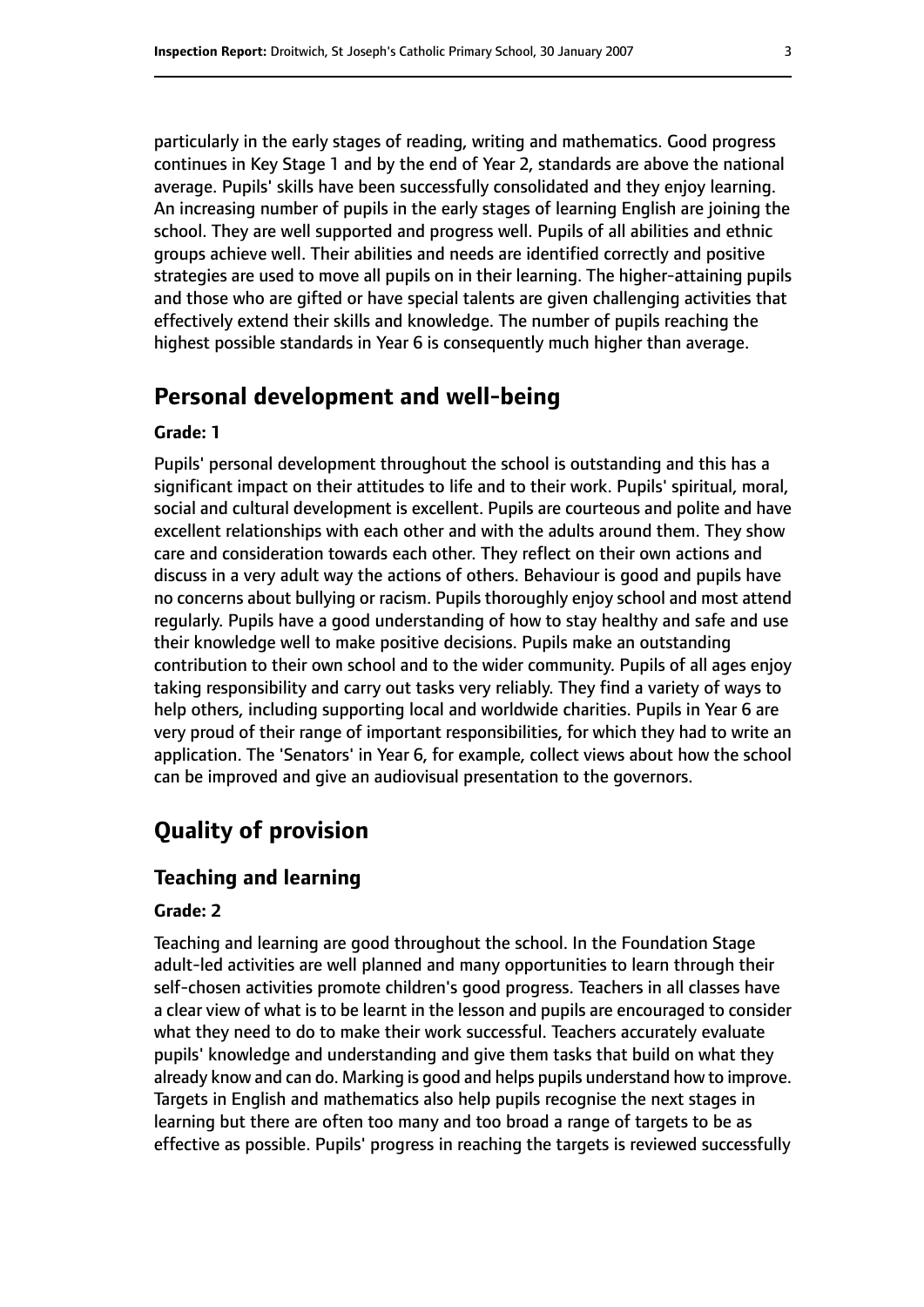each term. The teaching of pupils in the early stages of learning English is good. A successful approach to developing their vocabulary and understanding is in place that enables them to take a full part in lessons.

#### **Curriculum and other activities**

#### **Grade: 1**

The curriculum throughout the school is extremely well adapted to meet the wide range of pupils' abilities and learning needs. It is carefully planned so that activities are lively, interesting and meaningful. One teacher said, 'I aim to give the children great memories'. The curriculum is extremely successful in promoting pupils' spiritual, moral, and cultural development. Positive links are made between subjects and information and communication technology (ICT) is used very well to support pupils' learning. ICT has become a useful tool for pupils to research and present information. The personal, social and health education programme gives pupils a good understanding of how to develop healthy lifestyles and how to make positive choices. The curriculum is enriched by many additional activities visits and visitors to school that extend pupils' understanding, knowledge and skills. Sports coaches and links with other schools and colleges are used very well to further extend the curriculum and to provide a wide range of after-school clubs. A recent initiative, for example, is giving every pupil in Year 4 an opportunity to learn three different instruments at no charge.

#### **Care, guidance and support**

#### **Grade: 1**

The school provides outstanding care, guidance and support. Pupils are highly valued as individuals and so feel safe, secure and well cared for. There are strong links with the parish and local church that supports pupils' personal and spiritual well-being. Effective systems and strong relationships ensure pupils feel confident to talk about any difficulties or worries. Procedures to ensure every child is safeguarded are good. There are good links with outside agencies, which are drawn on as required. Attendance is monitored effectively and any absence or persistent lateness is quickly followed up.

Despite the fact that there are sometimes too many targets for pupils' future learning, academic support and guidance is excellent. The attainment of all pupils is reviewed regularly and additional activities are introduced to ensure the pupils' success. Pupils are encouraged to evaluate their own work and progress and are given a good understanding of how they can improve. Additional support and challenge is given to pupils of all abilities in small-group sessions. The activities are shaped by the specific needs of the group and are consequently very effective in moving pupils on in their learning.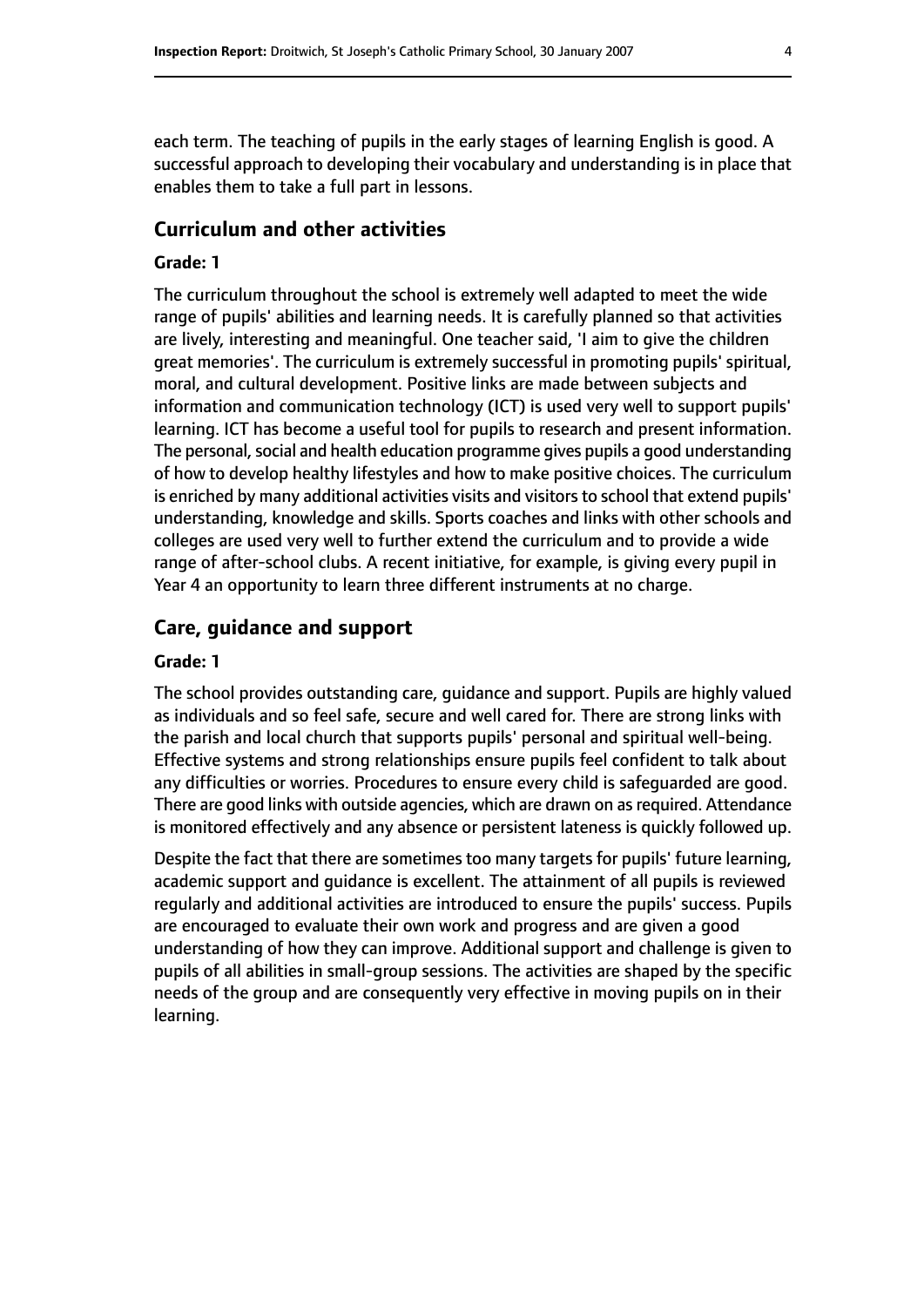## **Leadership and management**

#### **Grade: 2**

The headteacher provides outstanding leadership based on her clear vision for what the school needs to do to improve. The ethos of the school is strong and there is a clear focus on raising achievement and on preparing the pupils for their future lives. Comprehensive systems for checking the progress of pupils and for monitoring the effectiveness of the school are used well by the headteacher, deputy and assistant head. The priorities for improvement are well founded and based on this accurate evaluation. There have been several recent changes in the management structure of the school and all teaching staff, including support assistants, are now working in well-focused teams that review and further develop the curriculum. Well-established management systems have ensured that there has been no pause in school improvement and this new way of working has forged a strong sense of teamwork and commitment. Expectations are high and consequently the capacity for further improvement is good. The school is effectively supported by governors who are successfully involved in evaluating the strengths and weaknesses in the school and in planning for the future. The school regularly seeks the views of parents and has built a good partnership with them and a wide range of outside agencies to support pupils' learning.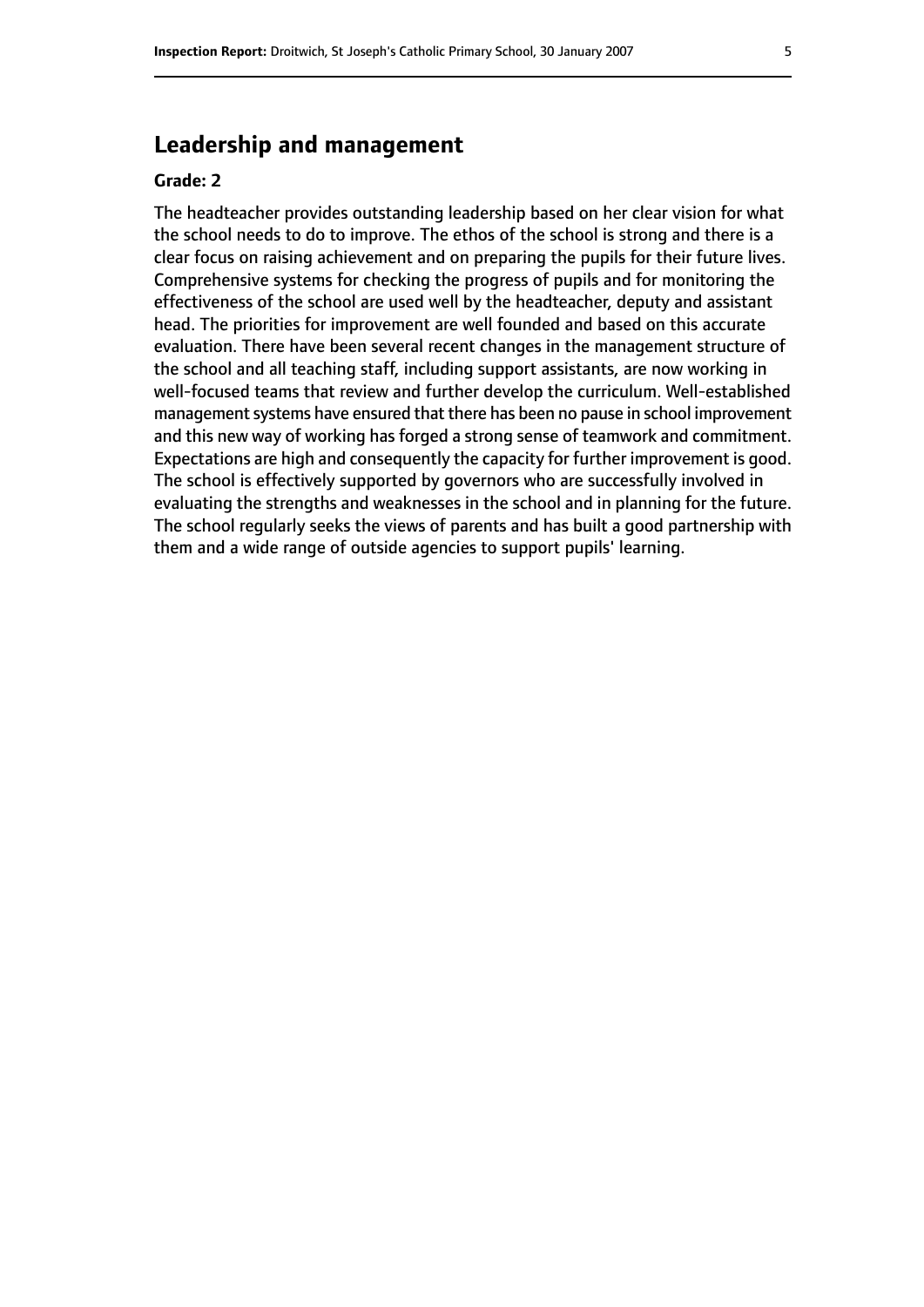**Any complaints about the inspection or the report should be made following the procedures set out inthe guidance 'Complaints about school inspection', whichis available from Ofsted's website: www.ofsted.gov.uk.**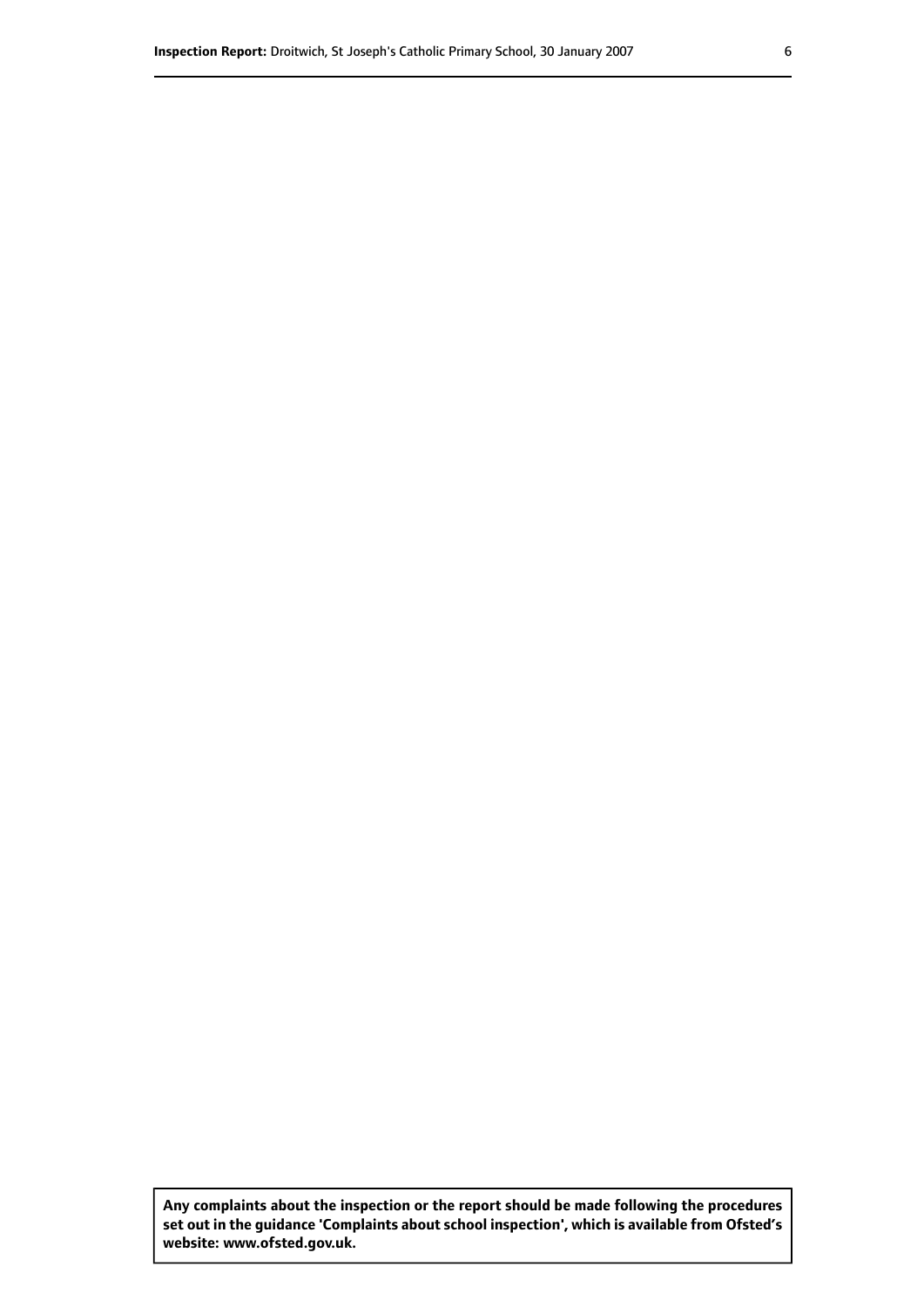# **Inspection judgements**

| Key to judgements: grade 1 is outstanding, grade 2 good, grade 3 satisfactory, and grade 4 | <b>School</b>  |
|--------------------------------------------------------------------------------------------|----------------|
| inadeauate                                                                                 | <b>Overall</b> |

## **Overall effectiveness**

| How effective, efficient and inclusive is the provision of education, integrated<br>care and any extended services in meeting the needs of learners? |     |
|------------------------------------------------------------------------------------------------------------------------------------------------------|-----|
| How well does the school work in partnership with others to promote learners'<br>well-being?                                                         |     |
| The quality and standards in the Foundation Stage                                                                                                    |     |
| The effectiveness of the school's self-evaluation                                                                                                    |     |
| The capacity to make any necessary improvements                                                                                                      |     |
| Effective steps have been taken to promote improvement since the last<br>inspection                                                                  | Yes |

## **Achievement and standards**

| How well do learners achieve?                                                                               |  |
|-------------------------------------------------------------------------------------------------------------|--|
| The standards <sup>1</sup> reached by learners                                                              |  |
| How well learners make progress, taking account of any significant variations between<br>groups of learners |  |
| How well learners with learning difficulties and disabilities make progress                                 |  |

## **Personal development and well-being**

| How good is the overall personal development and well-being of the<br>learners?                                  |  |
|------------------------------------------------------------------------------------------------------------------|--|
| The extent of learners' spiritual, moral, social and cultural development                                        |  |
| The behaviour of learners                                                                                        |  |
| The attendance of learners                                                                                       |  |
| How well learners enjoy their education                                                                          |  |
| The extent to which learners adopt safe practices                                                                |  |
| The extent to which learners adopt healthy lifestyles                                                            |  |
| The extent to which learners make a positive contribution to the community                                       |  |
| How well learners develop workplace and other skills that will contribute to<br>their future economic well-being |  |

## **The quality of provision**

| How effective are teaching and learning in meeting the full range of the<br>  learners' needs?                      |  |
|---------------------------------------------------------------------------------------------------------------------|--|
| $\mid$ How well do the curriculum and other activities meet the range of needs<br>$\mid$ and interests of learners? |  |
| How well are learners cared for, guided and supported?                                                              |  |

 $^1$  Grade 1 - Exceptionally and consistently high; Grade 2 - Generally above average with none significantly below average; Grade 3 - Broadly average to below average; Grade 4 - Exceptionally low.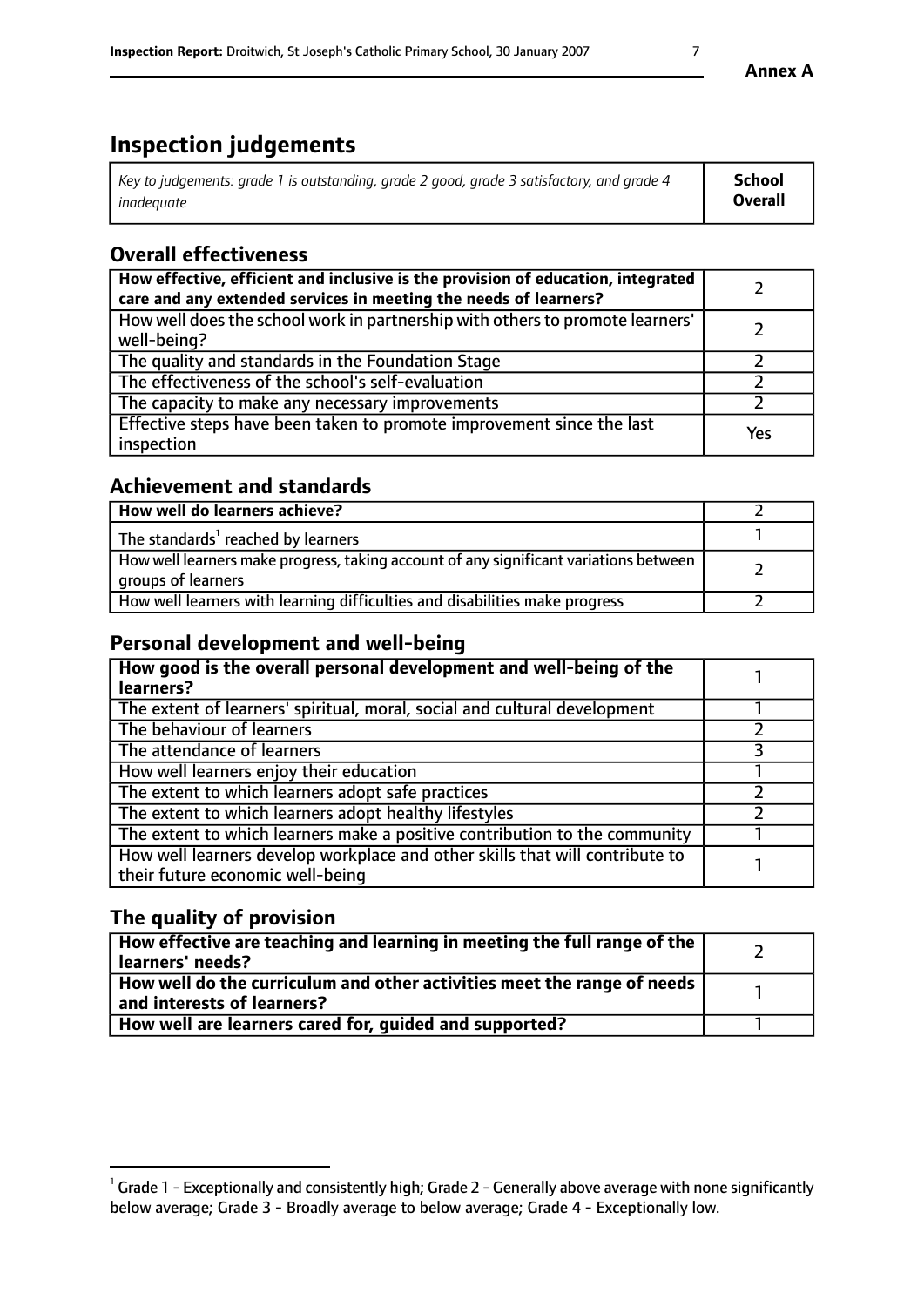# **Leadership and management**

| How effective are leadership and management in raising achievement<br>and supporting all learners?                                              |               |
|-------------------------------------------------------------------------------------------------------------------------------------------------|---------------|
| How effectively leaders and managers at all levels set clear direction leading<br>to improvement and promote high quality of care and education |               |
| How effectively performance is monitored, evaluated and improved to meet<br>challenging targets                                                 | $\mathcal{L}$ |
| How well equality of opportunity is promoted and discrimination tackled so<br>that all learners achieve as well as they can                     |               |
| How effectively and efficiently resources, including staff, are deployed to<br>achieve value for money                                          | $\mathcal{P}$ |
| The extent to which governors and other supervisory boards discharge their<br>responsibilities                                                  |               |
| Do procedures for safequarding learners meet current government<br>requirements?                                                                | Yes           |
| Does this school require special measures?                                                                                                      | No            |
| Does this school require a notice to improve?                                                                                                   | <b>No</b>     |